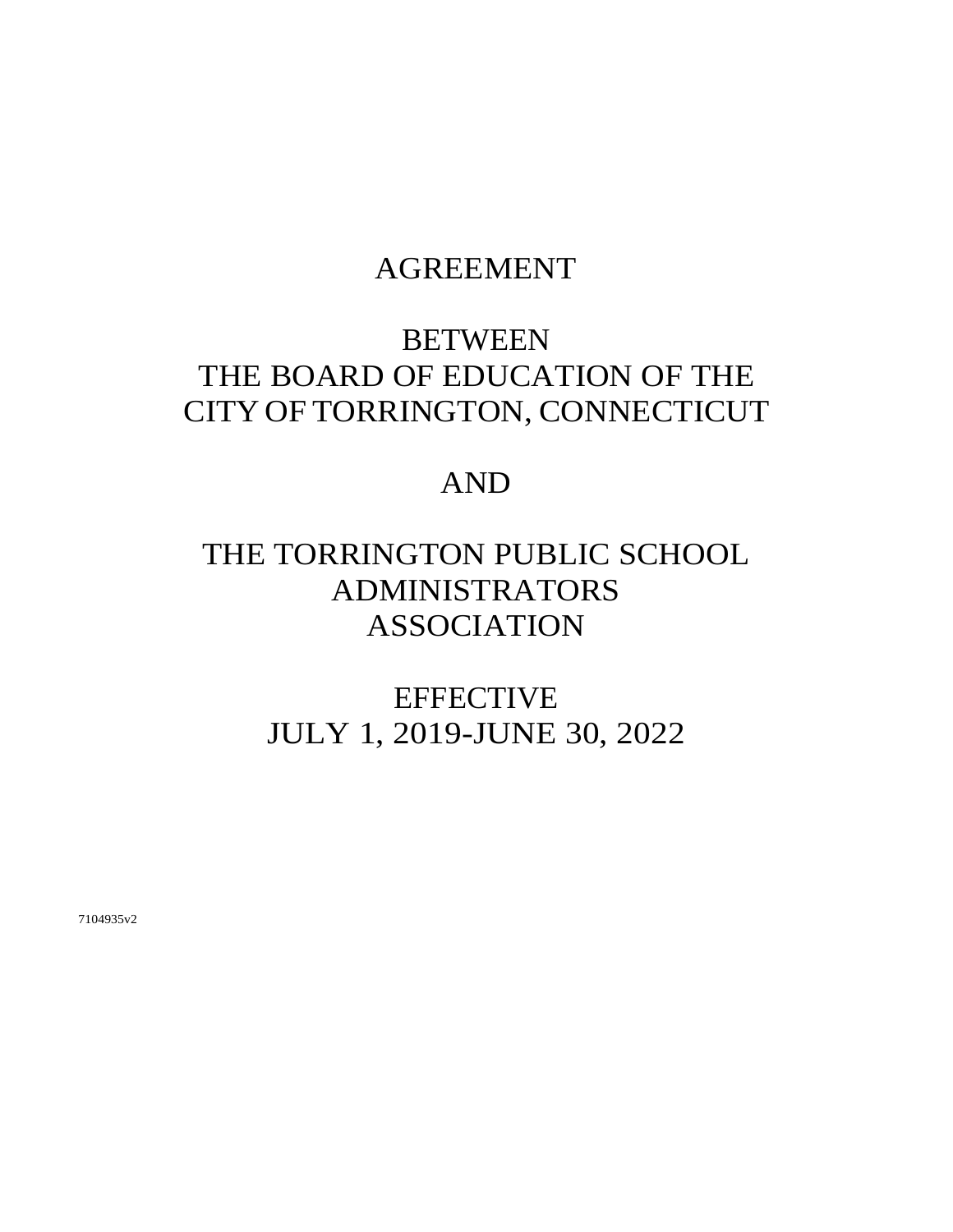## TABLE OF CONTENTS

| ARTICLE XXI - ADMINISTRATIVE REDUCTION IN FORCE 13 |  |
|----------------------------------------------------|--|
|                                                    |  |
|                                                    |  |
|                                                    |  |
|                                                    |  |
|                                                    |  |
|                                                    |  |
|                                                    |  |
|                                                    |  |
|                                                    |  |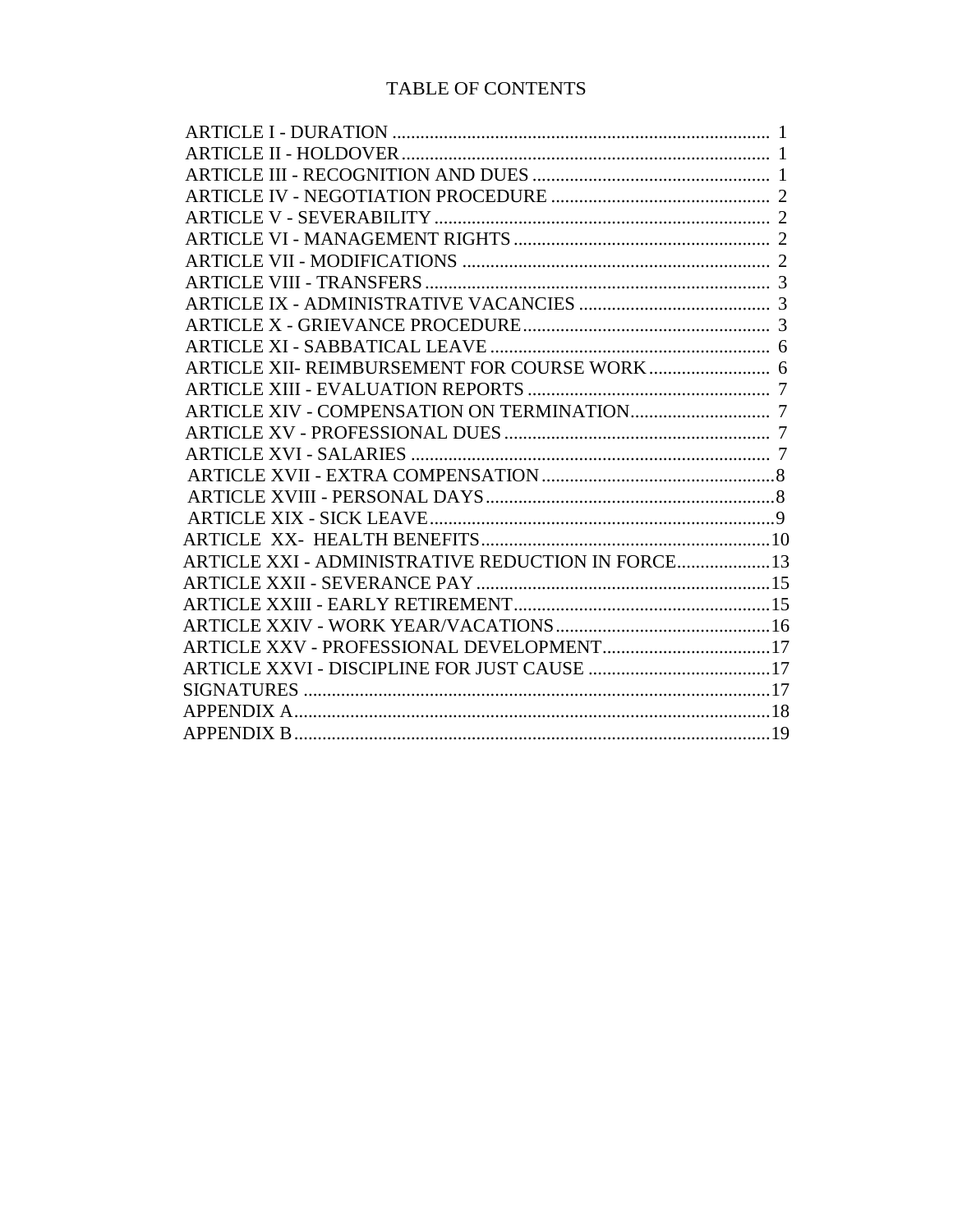#### ARTICLE I DURATION

This agreement shall become effective as of July 1, 2019 and shall continue and remain in full force and effect through June 30, 2022.

#### ARTICLE II HOLDOVER

In the event that the Board and the Association shall fail to secure a Successor Agreement prior to the termination of this Agreement, the parties bymutual consent may elect to extend the duration of the Agreement for any period not to extend beyond the date of the execution of a Successor Agreement.

#### ARTICLE III RECOGNITION AND DUES

#### A. RECOGNITION

The Board recognizes the Torrington Public School Administrators Association, Local No. 94, AFSA, AFL- CIO, for the purpose of professional negotiations asthe exclusive representative of the certified professional employees of the Board not excluded from the purview of sections 10-153a and 10-153b, inclusive, employed in positions requiring an Intermediate Administrator or Supervisor Certificate, or the equivalent thereof, and whose administrative or supervisory duties, for purposes of determining membership in the administrators' unit, shall equal at least fifty percent of the assigned time of such employee.

#### B. DUES DEDUCTION

All administrators employed by the Torrington Board of Education may join the Association through the payment of membership dues which represents the costs of union representation, collective bargaining, contract administration and grievance adjustment.

#### Deductions

Upon the submission of a voluntary written authorization signed by an administrator, the Torrington Board of Education agreesto deduct from each paycheck an amount equal to the Association membership dues by means of payroll deductions. The amount of the deduction from each paycheck shall be equal to the total Association membership dues divided by the number of paychecks due the administrator in any one work year. The amount of Association membership dues and service fee shall be certified by the Association to the Board of Education prior to the first paycheck in any new work year.

#### Subsequent Employment

Subject to the deductions provision above, those administrators whose employment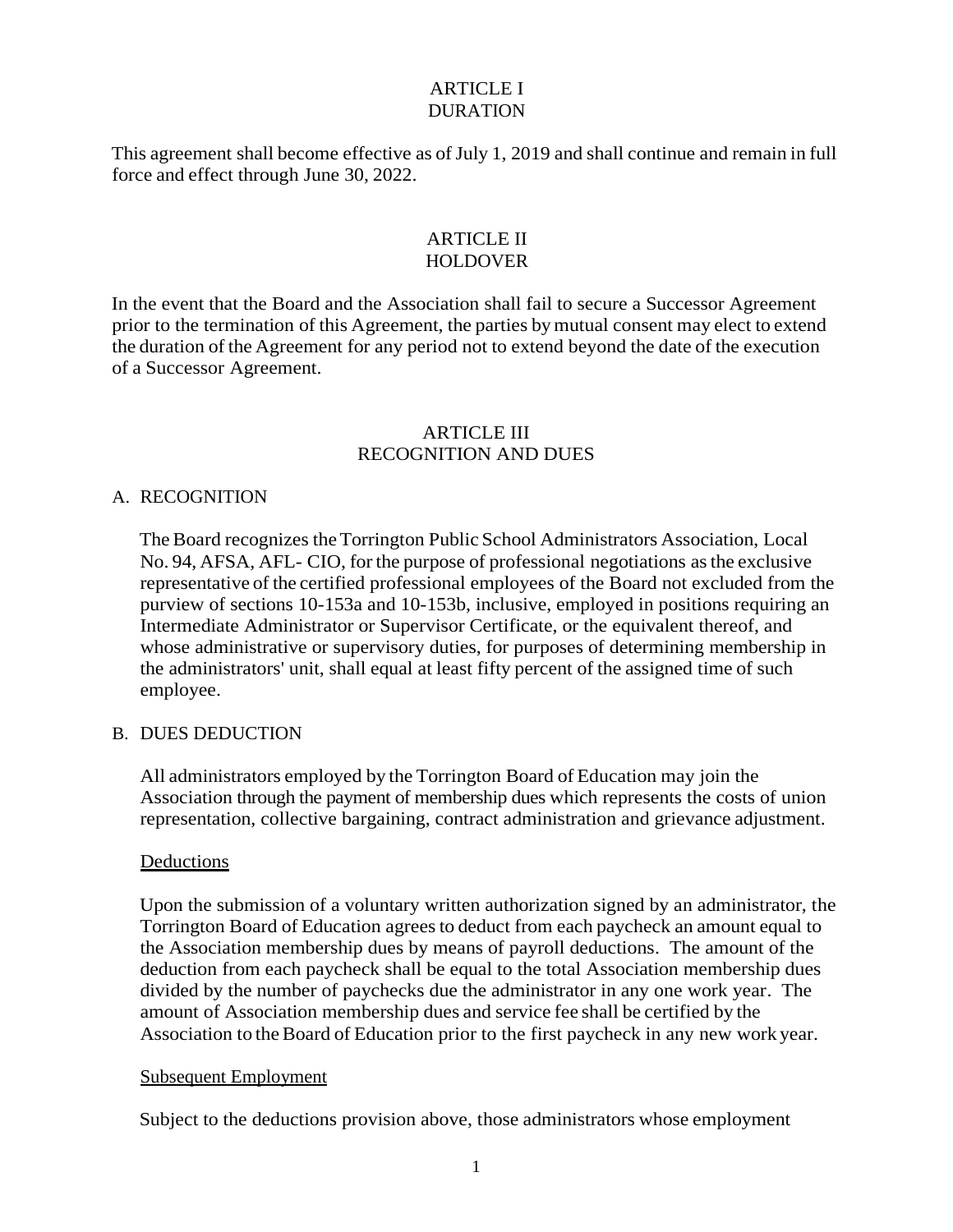commences after the start of the year shall pay a prorated amount of the Association membership dues.

#### Save Harmless

The Association agrees to indemnify, defend and hold the Board harmless against all liability, fees and costs which may arise by reason of any action taken by the Board in compliance with the provisions of this section.

#### ARTICLE IV NEGOTIATION PROCEDURE

At least 210 calendar days prior to the budget submission date of the calendar year in which the Agreement expires, the Board and the Association agree, upon the request of the other, to negotiate with each other over a Successor Agreement in accordance with Section 10-153a through 10-153n of the Connecticut General Statutes, as amended from time to time.

### ARTICLE V SEVERABILITY

In the event that any provision of this agreement is ultimately ruled invalid for any reason by an authority of established and competent legal jurisdiction, the balance and remainder of this agreement shall remain in full force and effect.

#### ARTICLE VI MANAGEMENT RIGHTS

Unless expressly limited by a specific section of this Agreement, the rights, powers and authority held by the Board of Education over matters involving the Torrington School District, including but not limited to full control over the policies, procedures and regulations with respect to employees of the Board at all its schools, shall remain vested solely and exclusively in the Torrington Board of Education.

#### ARTICLE VII MODIFICATIONS

- A. This Agreement may not be modified in whole or in part except by an instrument in writing duly executed by both parties hereto.
- B. Whenever appropriate, the Board and the Association may act by committee or designated representative.

#### ARTICLE VIII **TRANSFERS**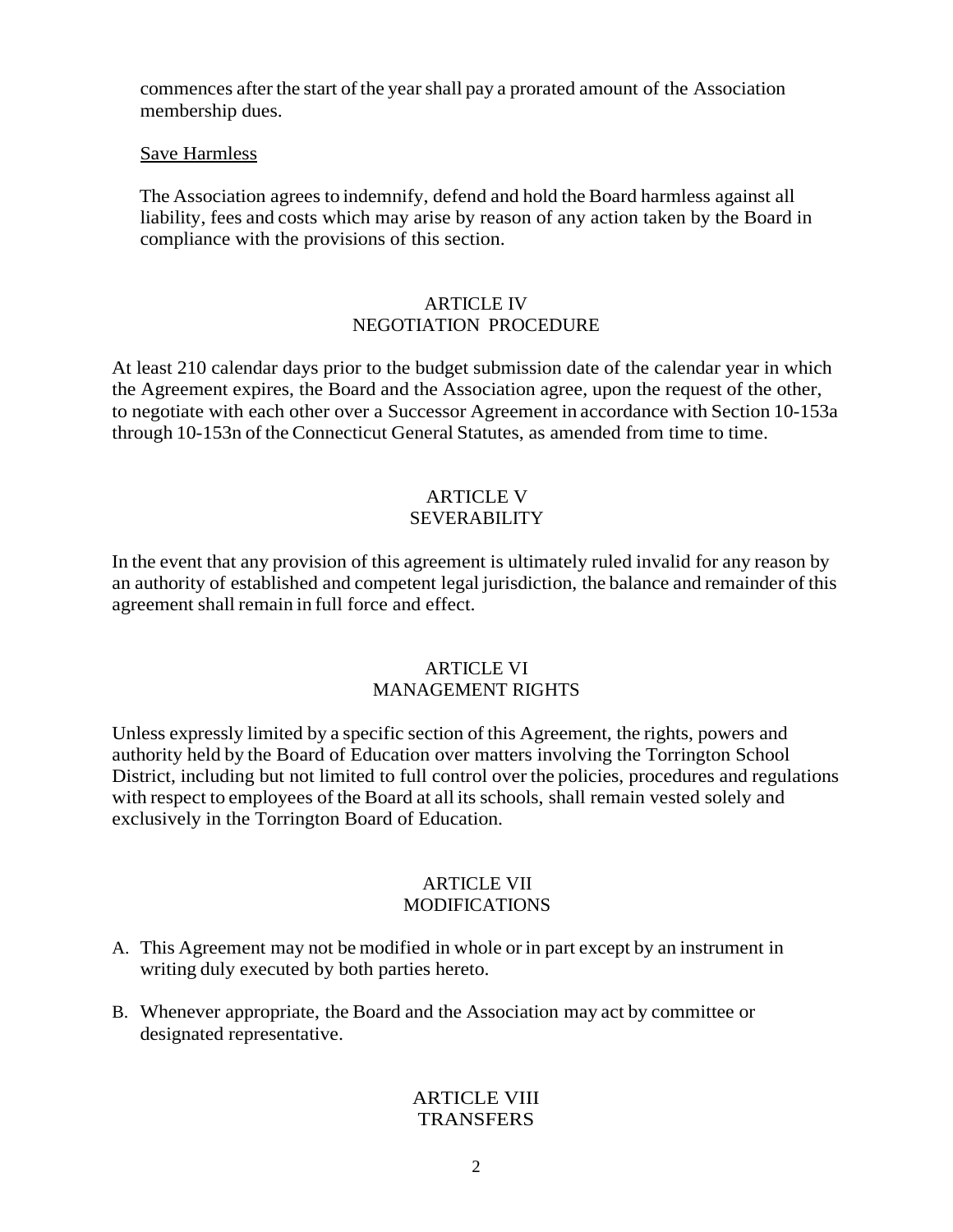With regard to transfers of all certificated personnel from one school to another, both the Board and the Association recognize that the Superintendent has the sole responsibility for this decision and shall consider the best educational interests of the school system when making such decision; however, the views of the administrators involved shall be solicited on or before May 1, prior to the transfer. In extenuating circumstances (e.g. budget approval, death) the superintendent will notify and solicit the views of the administrators involved in such transfers as soon as possible.

### ARTICLE IX ADMINISTRATIVE VACANCIES

- A. Any and all administrative vacancies which arise within the school system shall be announced via District email and posted internally for five (5) working days before they may be posted externally. Announcement date, qualifications, duties, and compensation should be clearly stated in the material. The notice should be dated and posted at least 30 school days before the closing date for application, whenever possible.
- B. Administratorsshall be notified via their District email of all vacancies and new positions which occur or are created during the summer vacation.
- C. Temporary vacancies created by sabbatical leave, extended sick or personal leave may be filled only on an acting basis until the administrator(s) return (s) to the  $position(s)$ , or a comparable position.

#### ARTICLE X GRIEVANCE PROCEDURE

#### A. Purpose

The purpose of this procedure is to secure, at the lowest possible administrative level, equitable solutions to problems which may arise affecting the working conditions, of administrators. Both parties agree that proceedings shall be kept as confidential as possible.

#### B. Definitions

- 1. "General Grievance" shall mean a claim based upon an event or condition which affects the conditions of employment of an administrator or group of administrators. A general grievance may be processed through the Board level. If the Board does not respond in writing to the grievant, it may be processed through advisory arbitration.
- 2. "Specific Grievance" shall mean a claim that there has been a violation, misapplication or misinterpretation of a specific provision of this Agreement. A specific grievance may be processed through binding arbitration.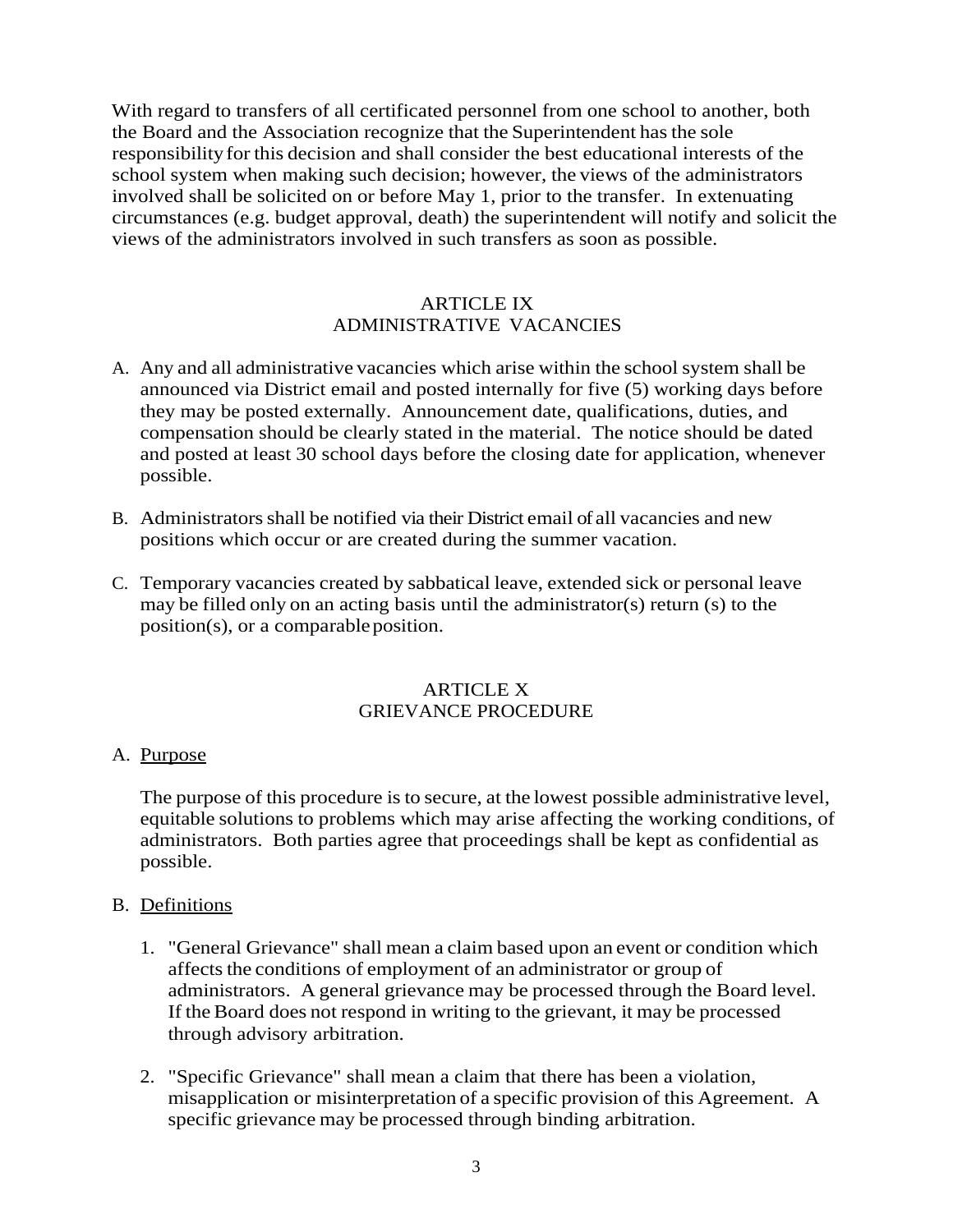- 3. "Administrator" shall mean a member of the bargaining unit and may include a group of administrators similarly affected by a grievance.
- 4. "Party in interest" shall mean the person or persons making the claim, including their designated representative as provided for herein, and any person or persons who might be required to take action or against whom action might be taken in order to resolve the problem. The Board of Education and the Association shall be considered parties in interest.
- 5. "Days" shall mean calendar days.

## C. Time Limits

- 1. Since it is important that grievances be processed as rapidly as possible, the number of days indicated at each step shall be considered as a maximum. The time limits specified may, however, be extended by written agreement of the parties in interest.
- 2. If an administrator does not file a grievance in writing at level one within twenty (20) days after he/she knew or should have known of the act or conditions on which the grievance is based, then the grievance shall be considered to have been waived.
- 3. Failure by the aggrieved administrator at any level to appeal a grievance to the next level within the specified time limits shall be deemed to be acceptance of the decision rendered at that level.

#### D. Informal Procedures

- 1. If an administrator feels that he/she may have a grievance, he/she shall first discuss the matter with his/her immediate supervisor in an effect to resolve the problem informally.
- 2. If the grievant is not satisfied with such disposition of the matter, he/she shall have the right to have a representative of the Association assist him/her in further efforts to resolve the problem informally with the immediate supervisor.

## E. Formal Procedures

## 1. Level One - Superintendent of Schools

- (a) If the administrator is not satisfied with the outcome of the informal procedures, he/she may present his/her claim as a written grievance to the Superintendent within twenty (20) days after he/she knew orshould have known of the act or conditions on which the grievance is based.
- (b) The Superintendent shall, within five (5) days after receipt of written grievance, render his/her decision in writing, stating that the grievance is either upheld or denied, with copies given to the Administrator and the President of the Association.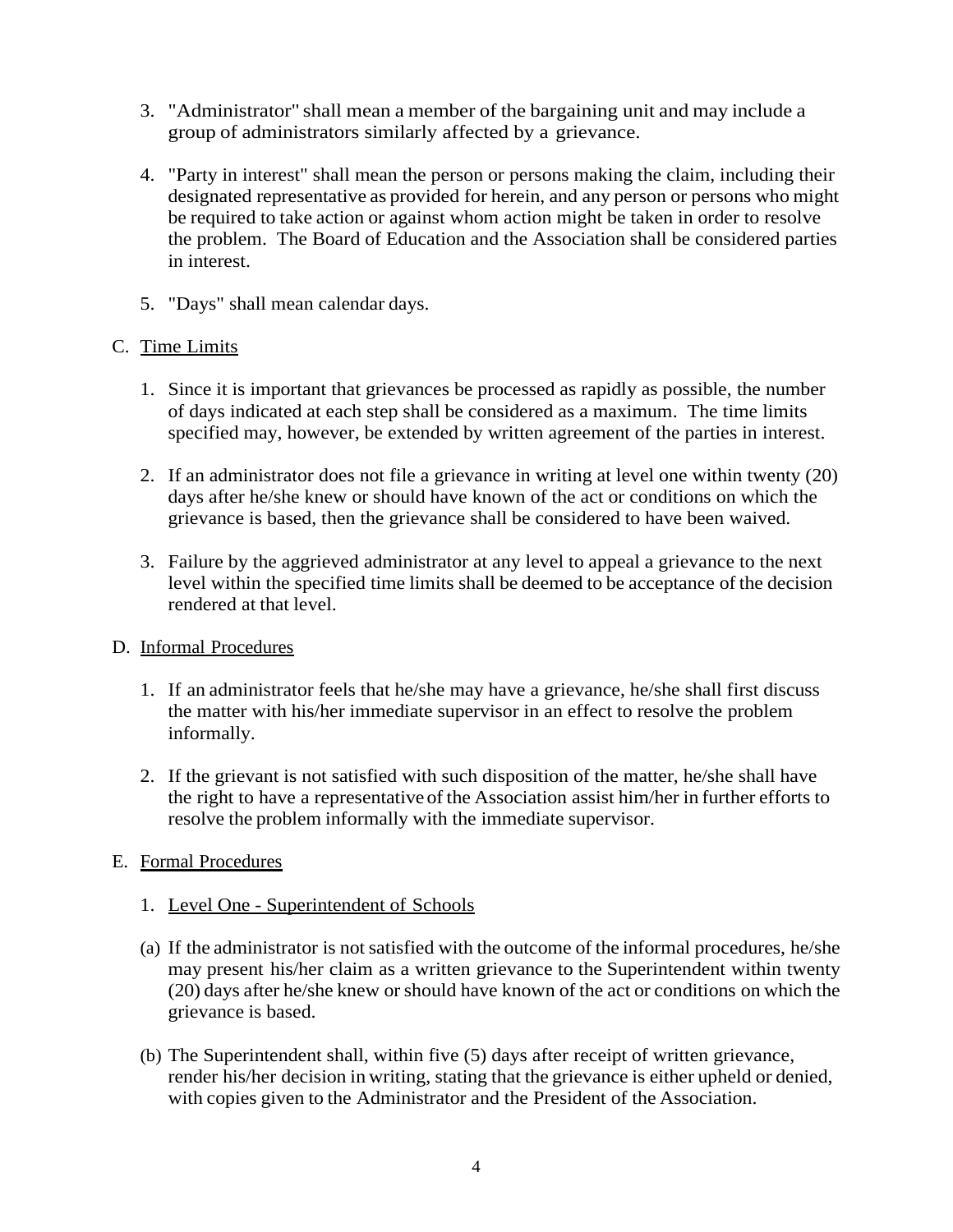#### 2. Level Two - Board of Education

- (a) In the event that the administrator is not satisfied with the disposition of his/her grievance at Level One, he/she may, within fifteen (15) days after receipt of the decision, file a written grievance indicating such dissatisfaction with the chairperson of the Board of Education.
- (b) After receiving the written grievance, the Board or a committee of the Board shall schedule a meeting to be held within ten (10) days with the administrator and an Association representative for the purpose of resolving the grievance. The decision shall be given in writing to the administrator and the President of the Association within seven (7) days of said meeting stating that the grievance is either upheld or denied. The Board may act by its designated committee.

#### 3. Level Three - Arbitration

- (a) If the administrator is not satisfied with the disposition of his/her grievance at Level Two, he/she may, if the grievance concerns a specific grievance, request, in writing, to the President of the Association that his/her grievance be submitted to binding arbitration orif the grievance concerns a general grievance, to advisory arbitration.
- (b) The Association may, within ten (10) days after receipt of such request, submit the grievance to binding arbitration, asthe casemay be, by so notifying the Board in writing and by filing demand for arbitration to the American Arbitration Association.
- (c) The arbitrator shall hear and decide only one grievance in each case. He/she shall be bound by and must comply with all the terms of this Agreement. He/she shall have no power to add to, delete from, or modify in any way the provisions of this Agreement.
- (d) The arbitrator shall, within 60 days after the hearing, render his/her decision in writing to all parties in interest, setting forth his/her findings of facts, reasoning and conclusions on the issues submitted. The decision of the arbitrator shall be final and binding on both parties.
- (e) Grievances which do not involve a violation, misapplication or misrepresentation of a specific provision of this Agreement shall be arbitrable in accordance with the procedure set forth in (a) through (d) above but any such arbitration award shall be advisory only.
- (f) The costs for the services of the arbitrator shall be borne equally by the Board and the Association. The cost of advisory arbitration shall be borne by the association only.

#### ARTICLE XI SABBATICAL LEAVE

A. Any eligible administrator may be granted a sabbatical leave by approval of the Board. Any such leave must be used forstudy, research or writing. Pay for such leave shall be at the rate of three-quarters of the administrator's annual base salary.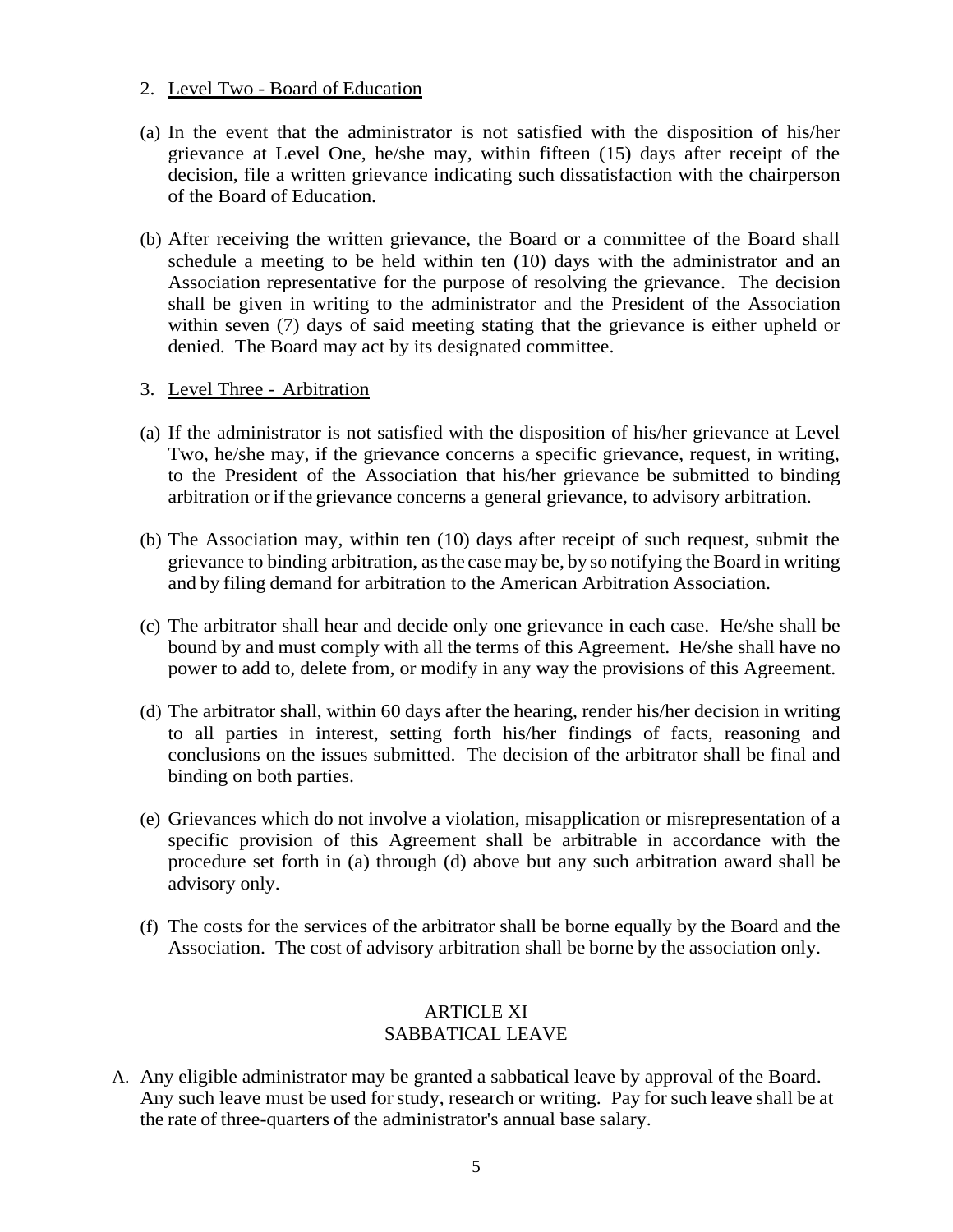- B. Requests for sabbatical leave must be received by the Superintendent in writing, in such form as may be required by the Superintendent, no later than February 1 of the year preceding the school year in which the sabbatical leave is requested.
- C. To be qualified for sabbatical leave, the administrator must have completed at least seven (7) consecutive full school years of service as an administrator in the Torrington Public Schools.
- D. Upon return, the administrator shall be placed in a position comparable to that held prior to such leave. The recipient of the leave will sign an agreement to return to the Torrington School System and remain in the system for two  $(2)$  years after the leave has been completed. Any recipient who does not return to and remain in the system as required shall, in addition to any other recourse available to the Board, repay to the Board any amounts paid pursuant to Paragraph A unless waived by the Board.

## ARTICLE XII REIMBURSEMENT FOR COURSE WORK

- A. The Board will, upon presentation of proper evidence of course completion with a grade of B or better, and upon recommendation of the Superintendent, reimburse tuition for graduate work in an amount not to exceed the rate charged for twelve (12) credits/units by the Connecticut State University System (i.e. Central, Eastern, Southern, Western or UCONN), for any school year. Only courses taken beyond those required for the Intermediate Administrator's Certificate will qualify. Prior approval of courses to be taken must be obtained from the Superintendent. Tuition for "online" courses from accredited institutions shall be eligible for reimbursements. Requests for reimbursement must be made yearly and notice of course load, not specific courses, shall be given one year in advance.
- B. Administrators applying for reimbursement for course work must provide a minimum of two (2) years of continued service as an administrator for Torrington Public Schools following the completion of any portion of approved course work for which reimbursement is requested. Any administrator leaving before the completion of the two year period of service following any portion of completed course work must repay Torrington Public Schools in full, upon resignation, that portion of reimbursement for which they have been reimbursed. Any portion of such reimbursement not yet made at the time of resignation will be forfeited.

## ARTICLE XIII EVALUATION REPORTS

Administrators shall be given a copy of any evaluation report prepared by his/her evaluator(s). Discussion may be initiated by the Evaluator(s) or evaluatee any time throughout the year.

## ARTICLE XIV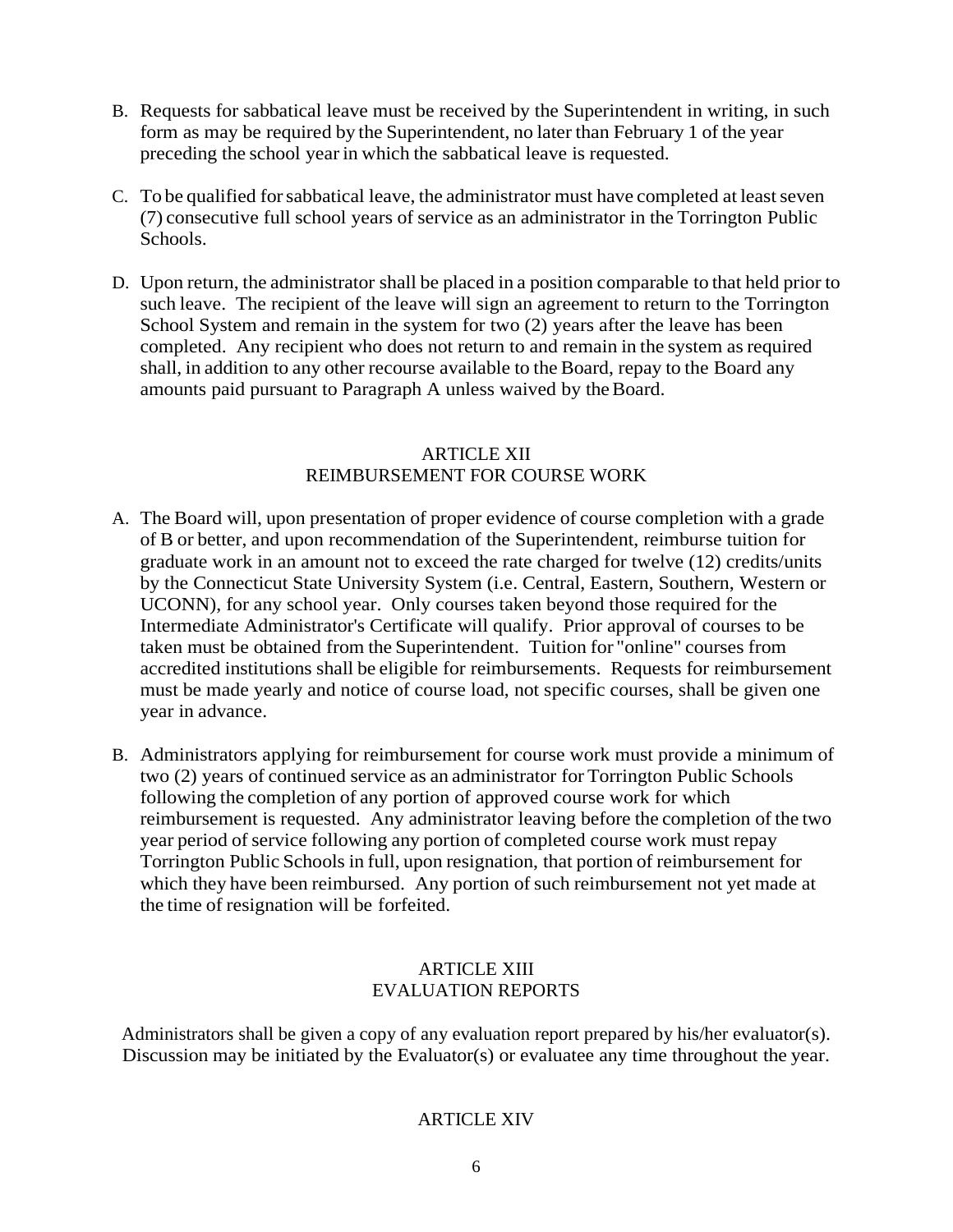### COMPENSATION ON TERMINATION

If any administrator's employment is terminated because of resignation or retirement prior to the end of the current fiscal year, the total amount of compensation payable to such administrator for the period during which he/she has worked will be based on the following formula:

| 12-Month Administrators | 11-Month Administrators          |  |  |
|-------------------------|----------------------------------|--|--|
| Days Worked<br>Contract | Days Worked<br>x Contract Amount |  |  |
| Amount                  | Contract Days (186 plus 20)      |  |  |
| Contract Days (261)     |                                  |  |  |

#### ARTICLE XV PROFESSIONAL DUES

Dues for membership in professional organizations appropriate to the administrator's position shall be paid by the Board. Mutual agreement between the Superintendent and the administrator isrequired.

#### ARTICLE XVI SALARIES

- A. The salaries of all administrators shall be as set forth on Appendix A.
- B. An additional sum of 2.25% based on the administrator's annual salary for each year of the contract shall be provided to each administrator, for which each administrator will arrange to have an elective deferral deducted from his/her salary on a pre-tax basis as permitted under IRC Section 403(b) or IRC Section 457, as amended, and then contributed toward the purchase of a 403(b) or 457 annuity with a tax sheltered annuity of his/her choice from the accounts offered by the Board. The additional sum shall be based on the administrator's annual salary and shall be prorated for a partial year employment. The annuity shall be paid, and the elective deferral shall be deducted, in equal installments in each pay period (26) for the school year.
- C. The parties agree that the Board may hire new employees to fill existing but vacant positions at a rate of pay which is no less than eight percent (8%) below the current rate of pay and no more than the current rate of pay as set forth in the applicable appendix. If the Superintendent utilized his or her discretion as set forth in the preceding sentence, administrators in their second year of employment will be placed at the current rate of pay for his/her position listed in Appendix A of the salary schedule.
- D. If an administrator is required to assume the role of a higher paid administrator for six (6) or more consecutive work days then the covering administrator shall be compensated at the per diem rate of the higher paid administrator retroactive to the first work day in which the administrator assumed such role.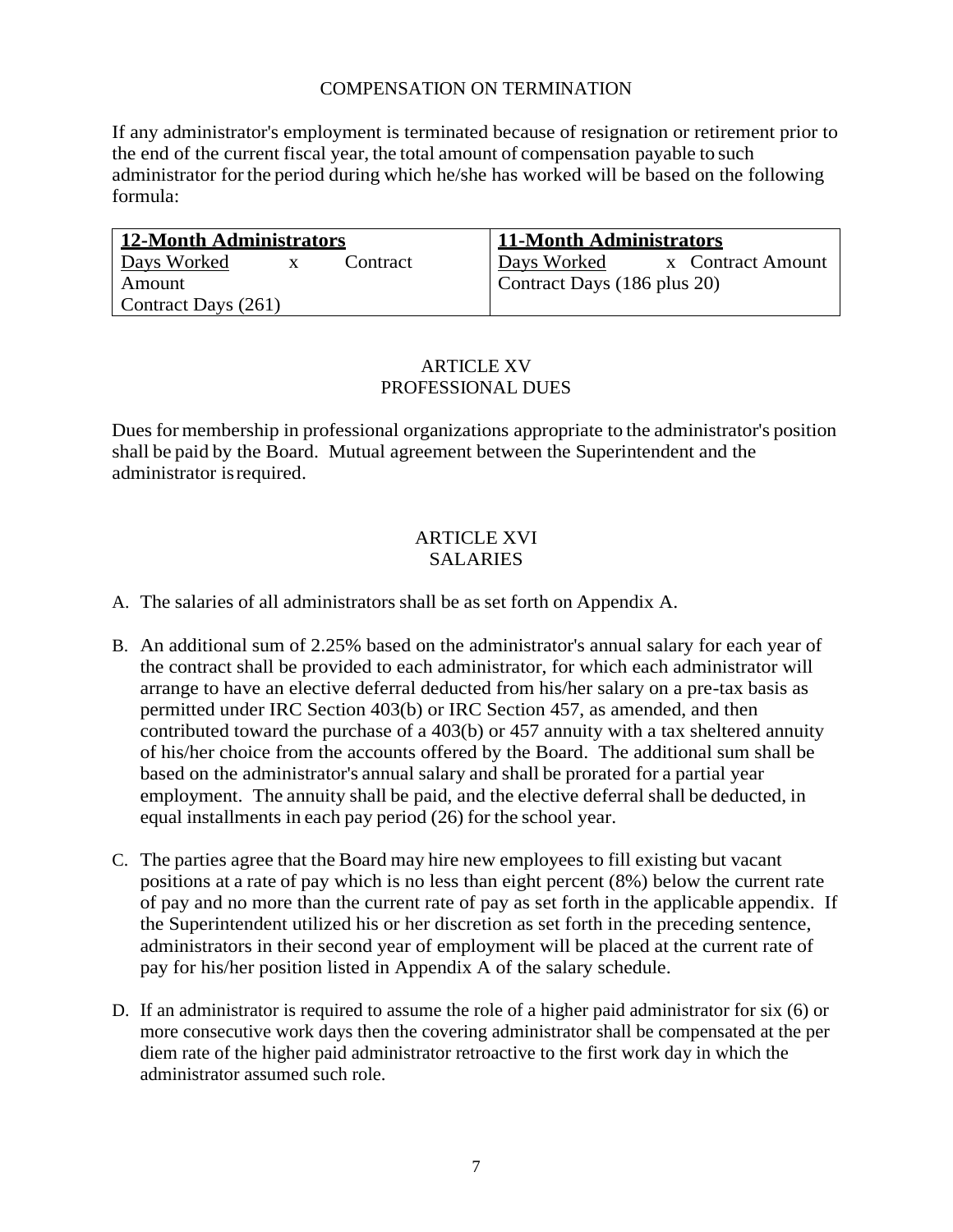#### ARTICLE XVII EXTRA COMPENSATION

The Board of Education may compensate any administrator in this contract the sum of \$2,500.00 over his/her annual salary for possession of a doctorate. The Torrington Board of Education has the discretion to determine if the doctorate is of value to the school system and if obtained from an acceptable accredited institution. The \$2,500.00 will be pro-rated upon notification to the Superintendent of receipt of a doctorate.

#### ARTICLE XVIII PERSONAL DAYS

Personal days will be afforded all administrators as needed. These days may be used for personal business which cannot be conducted except on a school day; and must be approved by the Superintendent. Reasons for the leave will be identified in general terms. Except in cases of emergencies, personal day notification shall be given to the Superintendent at least forty-eight hours (48) in advance.

#### ARTICLE XIX SICK LEAVE

A. 12-Month administrators employed as of July 1, 2016, with the Torrington Public Schools shall be entitled to a bank of sick leave days equivalent to a school year plus ten (10) days.

11-Month administrators employed with the Torrington Public Schoolsin any capacity as ofJuly 1, 2016, shall be given credit, up to a maximum of the number of days equivalent to a school year plus eight (8) days, for unused accumulated sick leave.

B. 12-Month administratorsshall be entitled to twenty (20) sick leave days each school year. Unused sick leave days may be accumulated from year to year up to a maximum equivalent to a school year plus ten (10) days.

11-Month administrators shall be entitled to sixteen (16) sick leave days each school year. Unused sick leave days may be accumulated from year to year up to a maximum equivalent to a school year plus eight (8) days.

- C. In cases of extreme hardship, special arrangements may be made by the Board of Education.
- D. After seven (7) consecutive school days of illness, the Superintendent may request the submission of a doctor's certificate recommending additional time off for health reasons. Failure to comply with such request shall result in the loss of any additional sick days for the period of absence in questions.
- E. By October 15 of each school year, each administrator shall receive a statement of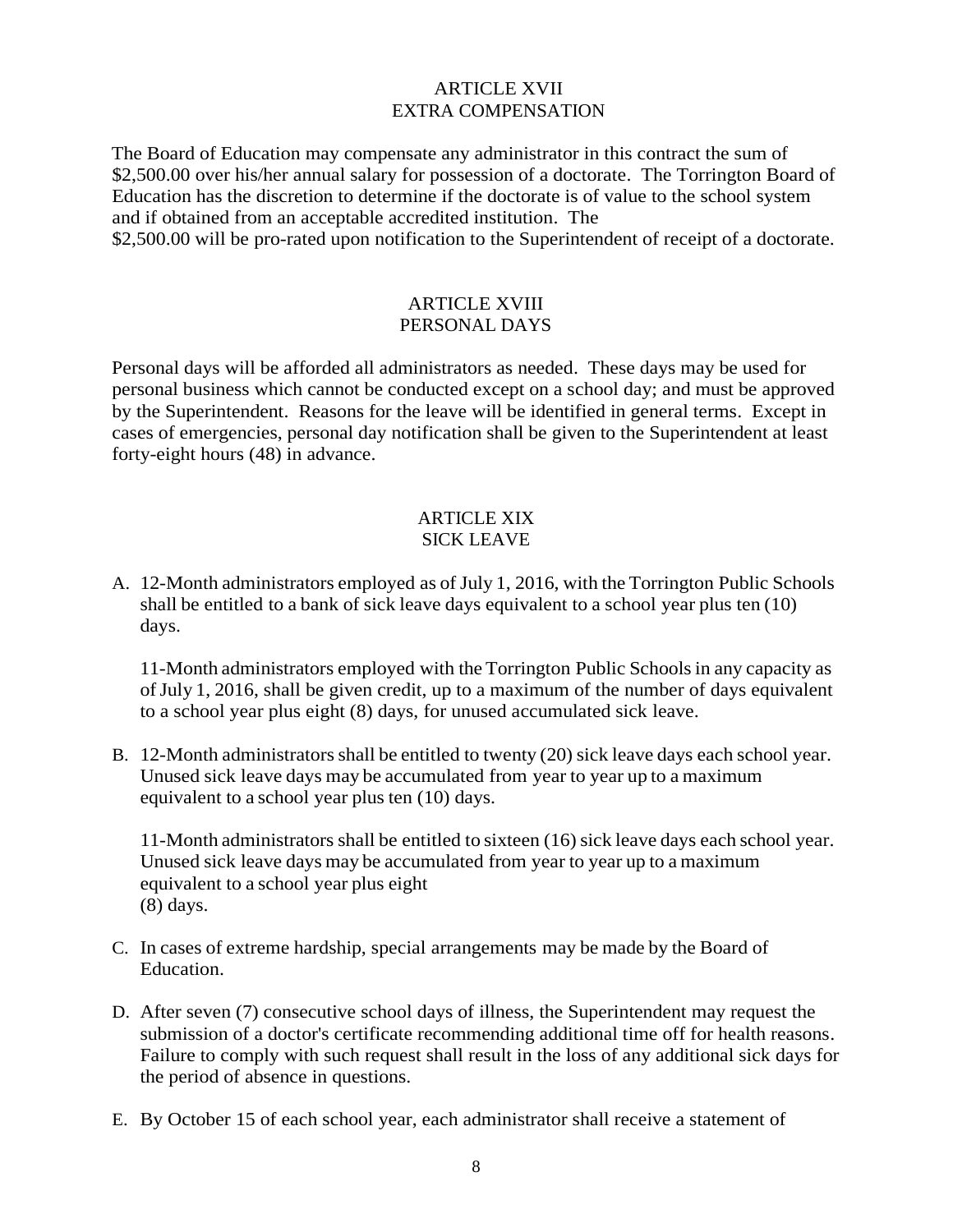accumulated sick leave days, to date.

F. Administrators transferring to Torrington, as of July 1, 2016, shall be given credit for accumulated sick leave days accrued from other systems up to a maximum of thirty-five (35) days.

#### ARTICLE XX HEALTH BENEFITS

A. All administratorsshall be entitled to elect coverage for themselves and their dependents under the HDHP/HSA (High Deductible Health Plan/Health Savings Account) plan describedbelow.

#### High Deductible Health Plan/Health Savings Account ("HSA Plan")

Effective July 1, 2019, the only Health insurance for administrators will be provided through a High Deductible Health Plan/Health Savings Account ("HSA") plan, as set forth below.

The HSA plan shall include the following components:

|                                   | In-Network<br>Out-of-Network                         |                             |  |  |
|-----------------------------------|------------------------------------------------------|-----------------------------|--|--|
| <b>Annual Deductible</b>          | \$2,000/4,000                                        |                             |  |  |
| (individual/aggregate family)     |                                                      |                             |  |  |
| Co-insurance                      | N/A<br>20% after deductible up                       |                             |  |  |
|                                   |                                                      | to co-insurance maximum     |  |  |
| Co-insurance Maximum              | \$3,000/6,000                                        | \$4,000/8,000               |  |  |
| Includes In-Network Post          |                                                      |                             |  |  |
| Deductible RX copays & Out        |                                                      |                             |  |  |
| of Network Co-Insurance           |                                                      |                             |  |  |
| (individual/aggregate family)     |                                                      |                             |  |  |
| <b>Cost Share Maximum</b>         | \$5,000/10,000                                       |                             |  |  |
| (individual/aggregate family)     |                                                      |                             |  |  |
| Lifetime Maximum                  | Unlimited                                            | Unlimited                   |  |  |
| <b>Preventive Care</b>            | Deductible not                                       | 20% co-insurance after      |  |  |
|                                   | applicable                                           | deductible, subject to co-. |  |  |
|                                   |                                                      | insurance limits            |  |  |
| <b>Prescription Drug Coverage</b> | Treated as any other medical expense, subject to the |                             |  |  |
|                                   | post-deductible co-payments set forth below.         |                             |  |  |

Following exhaustion of the deductible, prescription drugs shall be subject to postdeductible co- payments of \$0/25/40 (retail), and a two times co-payment for mail order.

For the 2019-20 contract year, the Board will fund fifty percent (50%) of the applicable HSA deductible amount. For the 2020-21 and 2021-22 contract years, the Board will fund forty-five percent (45%) of the applicable HSA deductible amount. For the all contract years, one-half of the Board's contribution toward the HSA plan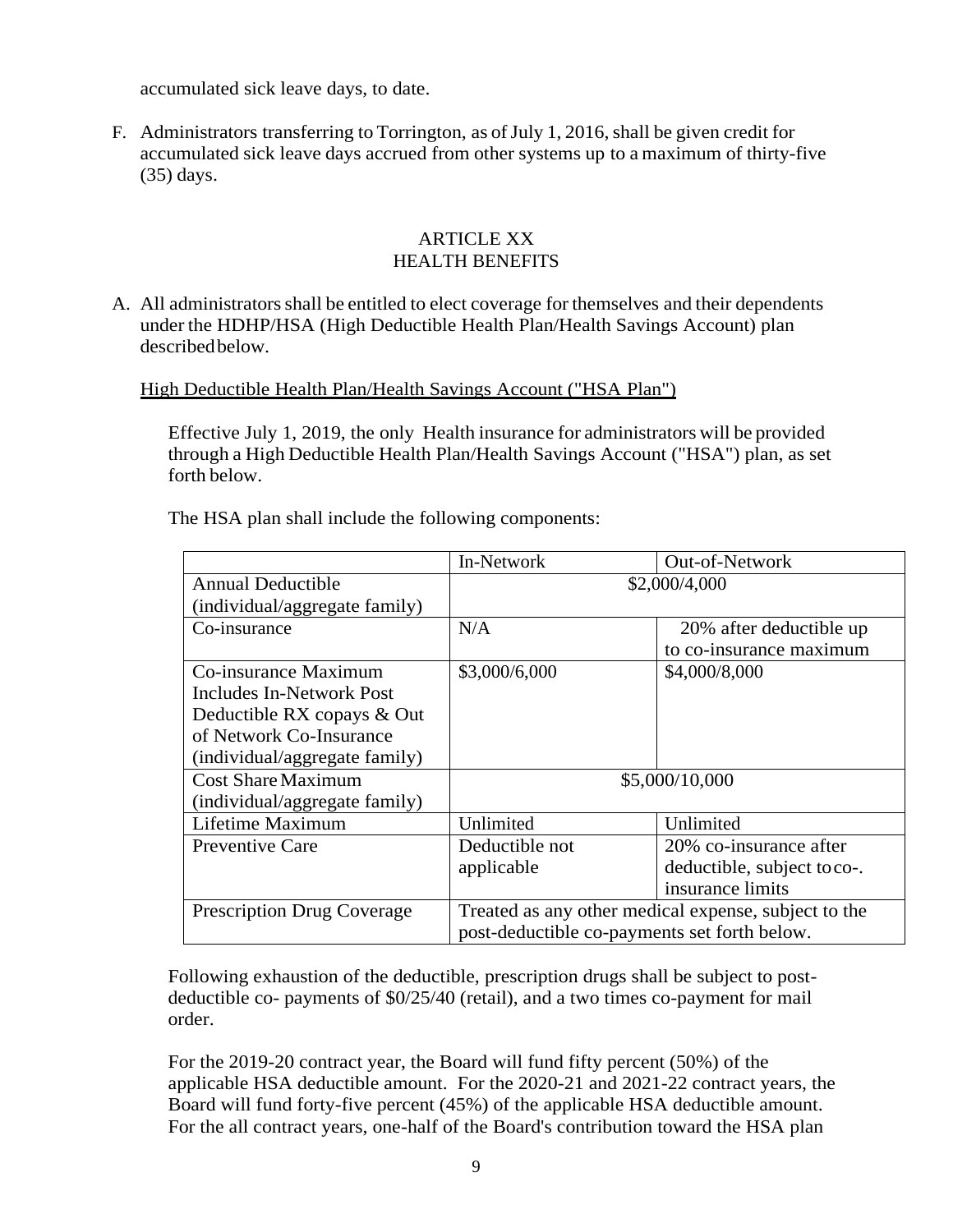deductible will be deposited into the HSA accounts on or about July 15, and the remaining one-half of the Board's contribution will be deposited into the HSA accounts on or about January 15.

Each of the above scheduled deposits shall be made on or about the first business day of each stated month. The HSA accounts shall be held at the Torrington Municipal and Teachers Federal Credit Union.

The parties acknowledge that the Board's contribution toward the funding of the HSA plan is not an element of the underlying insurance plan, but rather relates to the manner in which the deductible shall be funded for actively employed administrators. The Board shall have no obligation to fund any portion of the HSA deductible for retirees or other individuals upon their separation from employment.

The Board's contribution will be pro-rated for any administrator enrolled in the plan for only a portion of the year.

Health Reimbursement Account: A Health Reimbursement Account ("HRA") shall be made available for any administrator enrolling in the HDHP who is precluded from participating in a Health Savings Account ("HSA") because the administrator receives Medicare and/or veterans' medical benefits. The annual maximum reimbursement by the Board for administrator participating in the HRA shall not exceed the dollar amount of the Board's annual HSA contribution for administrators enrolled in the HSA.

Each administrator shall pay the following percentage of the premiums for the HSA plan:

| 2019-20 | 2020-21 | 2021-22 |
|---------|---------|---------|
| 13%     | 14%     | 16%     |

#### B. Dental Benefits

Each administrator shall pay the following percentage of the premiums for dental coverage:

$$
\frac{2019-20}{19\%} \qquad \frac{2020-21}{20\%} \qquad \frac{2021-22}{21\%}
$$

The Board shall provide for each administrator electing dental coverage with benefits equal in coverage to the dental plan in effect during the 2018-19 school year. The Board shall pay eighty- one percent (81%) of the cost of coverage for the 2019-20 school year and the administrator shall pay nineteen percent (19%) of the cost. The Board shall pay eighty percent (80%) of the cost of coverage for the 2020-21 school year and the administrator shall pay twenty percent (20%) of the cost. The board shall pay seventynine percent(79%) of the cost of coverage for the 2021-22 school year and the administrator shall pay twenty-one percent (21%) of the cost.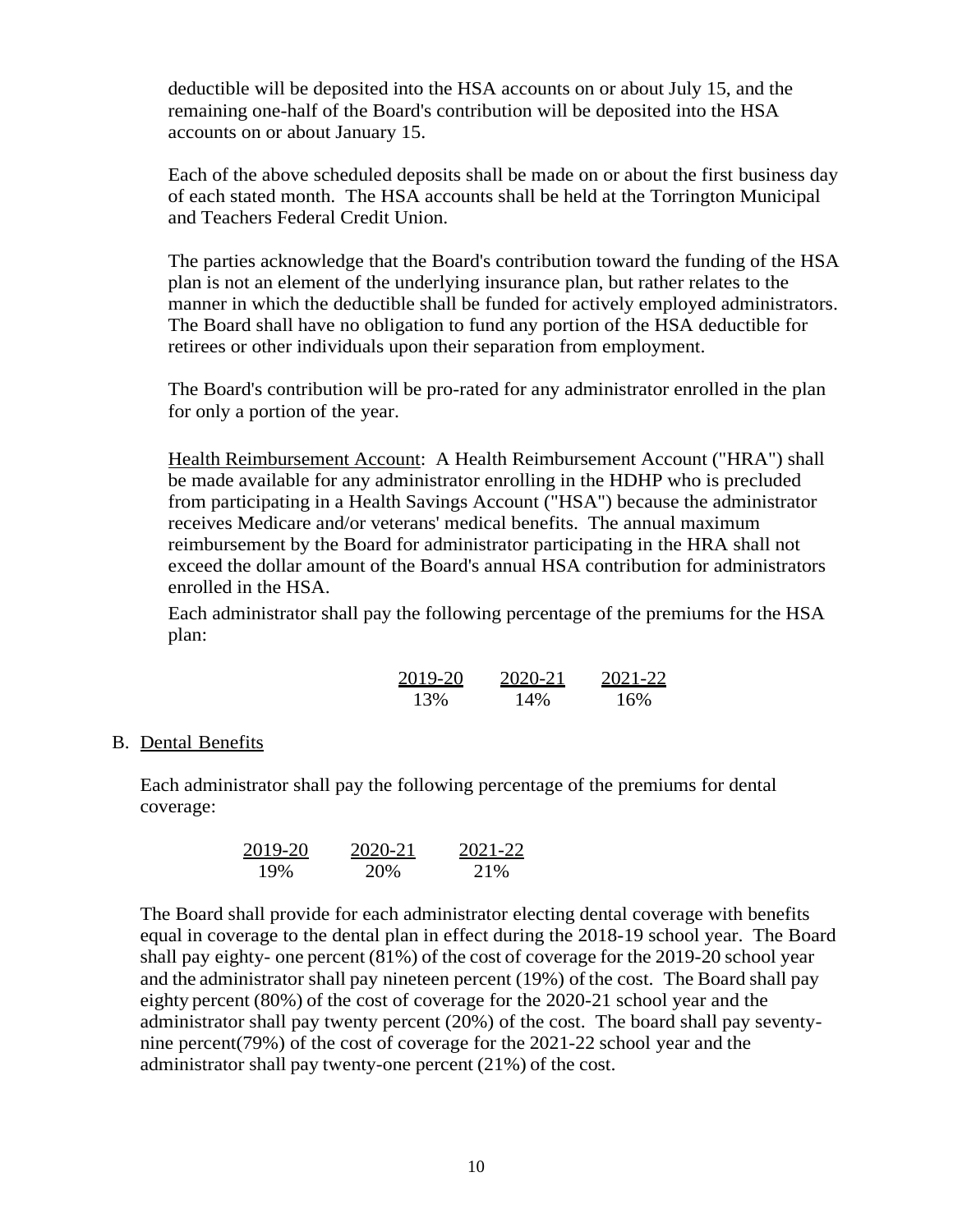#### C. Benefits AfterRetirement

Administrators who retire from Torrington Public Schoolsshall have medical insurance coverage in accordance with Connecticut General Statutes, Section 10-183.

#### D. Miscellaneous

- 1. The Board shall adopt an Internal Revenue Code Section 125 pre-tax premium conversion account for administrators so that their health insurance premium payments may be made from pre-tax compensation.
- 2. Administrators who do not desire to participate in the above-mentioned plans shall so indicate each September by signing a waiver form which can be obtained from the Superintendent's office. Any administrator who is enrolled in the District medical plan in the 2018-19 contract year and dis-enrolls from the District medical plan for the 2019-20 contract year, shall receive a one time lump sum medical insurance waiver payment of \$1,000 for individual coverage and \$2,000 for family coverage made payable by October 1, 2019.
- 3. The Board shall have the right to change carriers/plans for any of the types of insurance described in this Article, provided that the overall level of benefits, when considered as a whole, remains substantially comparable.
- 4. The Patient Protection and Affordable Care Act ("PPACA"; Public Law 111-148) has set forth and codified under the Internal Revenue Code (IRC) §4980I the imposition of an excise tax related to employer provided health insurance plans that exceed certain value thresholds. The impact of the excise tax is scheduled to take effect in 2022. Should any Federal statute or regulation pertaining to IRC §4980I be mandated to take effect in the 2021-2022 contract year triggering the imposition of an excise tax with respect to any of the contractually agreed upon insurance plans offered herein, the parties agree to commence mid-term negotiations on the excise tax in accordance with the Teacher Negotiation Act. Such negotiations shall be limited solely to the distribution of payment of the excise tax, insurance plan offerings, coverage, design, and premium cost share. Other negotiated subject matters shall not be subject to this reopener provision.
- E. TheBoard may offer optional insurance coverage to administrators, provided a plan summary is provided the association 30 days prior to any such offer.
- F. The Board shall provide, at no cost to the administrator, life insurance equal to two (2) times his/her annual earnings.
- G. The Board shall, at no cost to itself, make available to each administrator a long-term disability plan which commences ninety (90) days after the onset of the disability and provides sixty percent (60%) of base pay to a maximum of \$6,000.00 per month until age 65. The provision of this plan shall be subject to eligibility and underwriting requirements of the insurance carrier. Any administrator electing coverage hereunder shall pay the full cost of coverage hereunder through payroll deduction.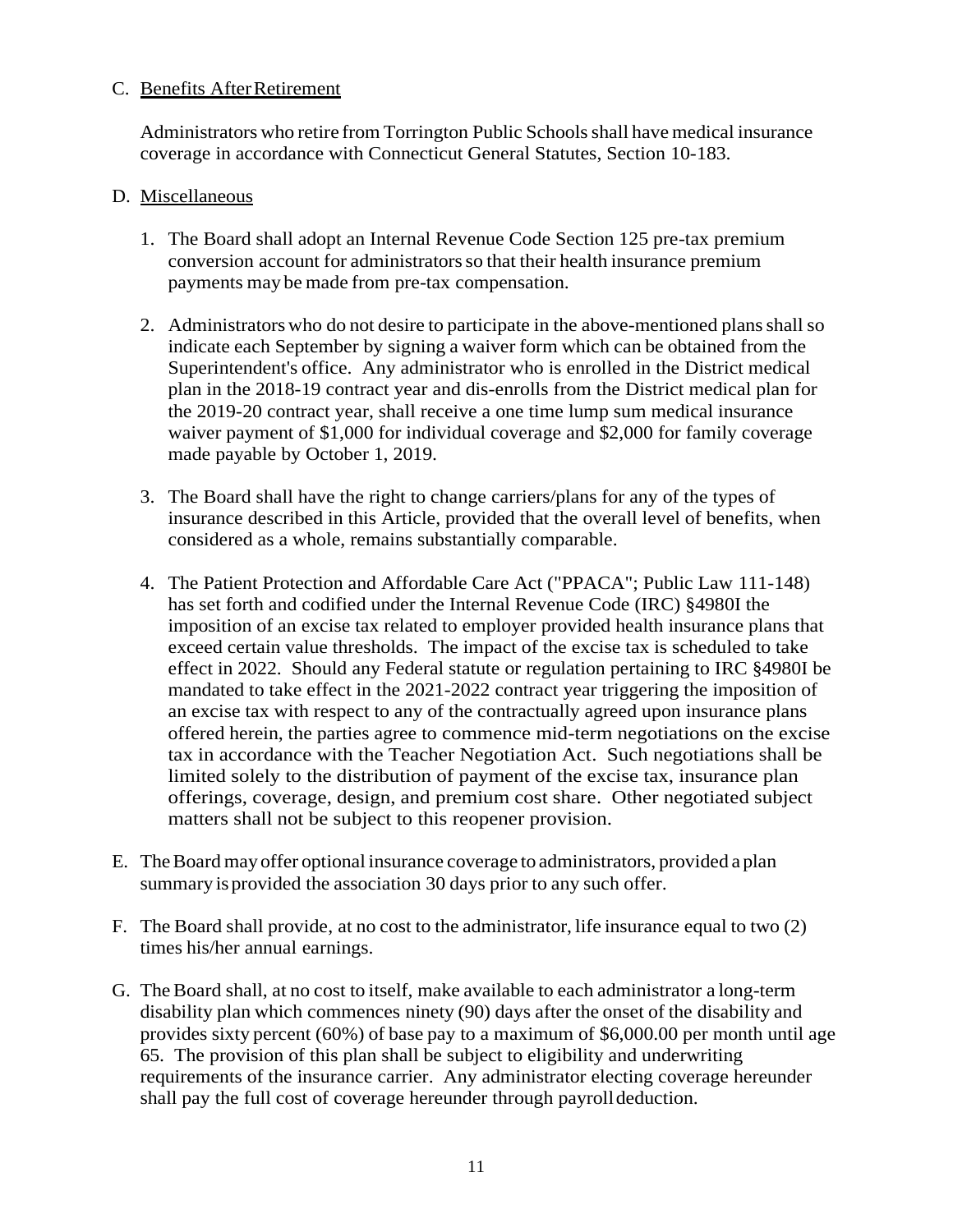## ARTICLE XXI ADMINISTRATIVE REDUCTION IN FORCE

It is recognized that the Board of Education has the sole and exclusive prerogative to eliminate certified staff positions, consistent with provisions of state statutes.

Elimination of staff positions may result from decreases in student enrollment, changes in curriculum, severe financial conditions or other circumstances as determined by the Board ofEducation.

In the event that positions covered by this Agreement are eliminated, the following procedure will be used:

- 1. Any administrator relieved of his/her duties because of reduction of staff or elimination of position shall be offered an administrative opening, if one exists, in his/her classification for which he/she is certified and qualified.
- 2. If there is no existing administrative opening in his/her classification, the displaced administrator shall be offered the position of an administrator who has the least seniority in his/her present classification, provided he/she is certified and qualified for the position.
- 3. If there is no existing administrative opening in his/her classification and the displaced administrator has the least seniority in his/her present classification, he/she will be offered an administrative opening, if one exists, in any other administrative classification for which he/she is certified and qualified provided, however, such appointment does not constitute a promotion to a higher classification.
- 4. If there are no existing administrative openings in any administrative classification, and the displaced administrator has the least seniority in his/her present classification, but has administrative seniority over an administrator in another classification for which the displaced administrator is certified and qualified, the displaced administrator will be offered such position; provided, however, such appointment does not constitute a promotion to a higher classification.
- 5. If an administrator is relieved of his/her duties because of a reduction in staff or elimination of position and another administrative position is not otherwise available as set forth above, he/she will be offered a teaching position subject to the Reduction in Force provision of the Torrington Education Association's contract with the Board. If an administrator is relieved of his/her duties because of a reduction in staff or elimination of position and employed as a teacher, he/she will be granted experience credit on the salary schedule and credit for accumulated sick leave in accordance with the provisions of the Torrington Education Association's contract with theBoard.
- 6. Any administrator who has been displaced asset forth above shall be placed on a reappointment list for two (2) years for his/her former administrative position or any other vacant administrative position for which the administrator is certified and qualified, and shall remain thereon until re- appointed, provided such administrator does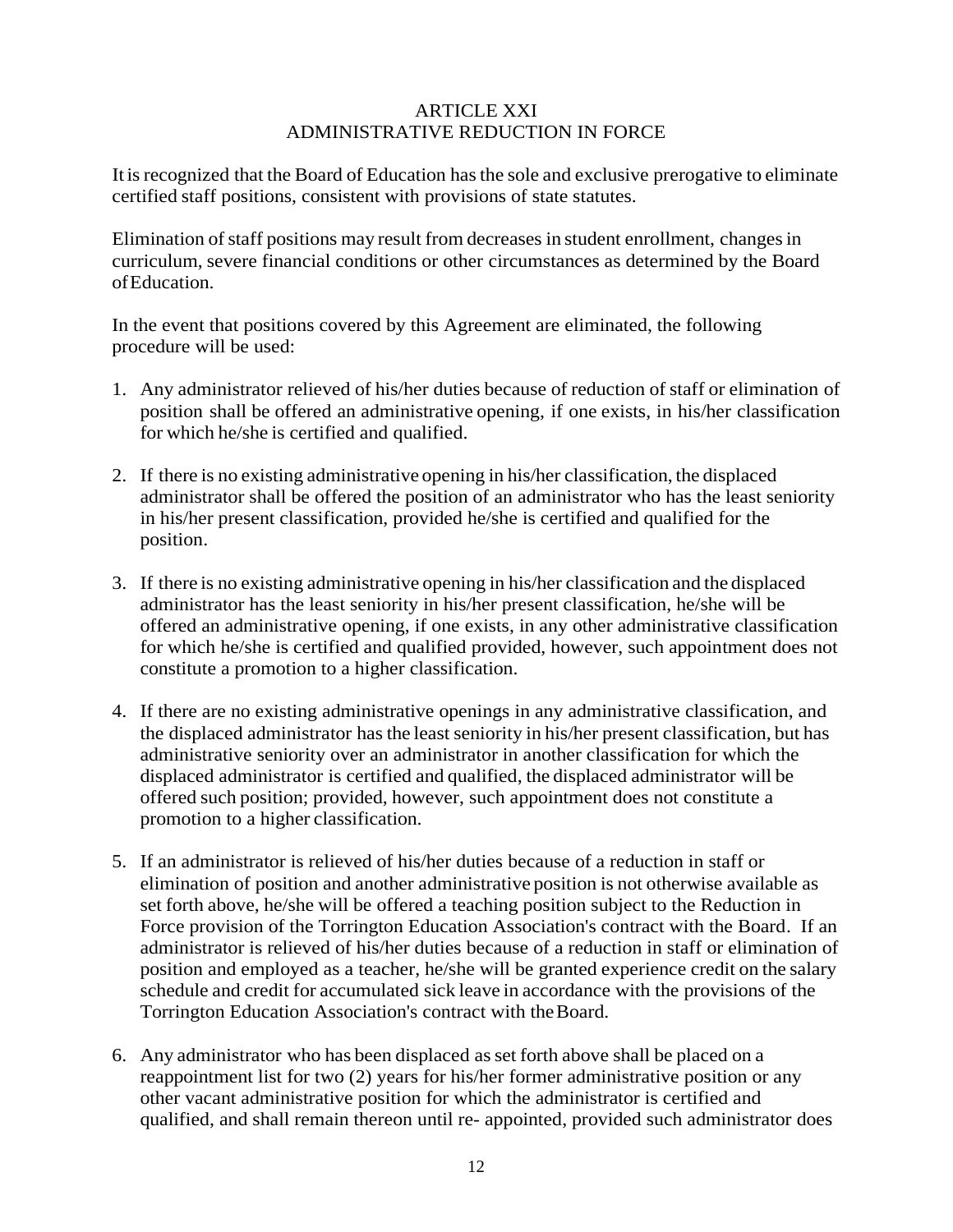not refuse a reappointment. Administrators shall be recalled to positions for which they are certified and qualified according to their administrative seniority in the Torrington School System. If a reappointment is offered consistent with the above and is refused by the administrator, he/she shall thereupon be removed from the reappointment list.

| Category | Positions                                 |
|----------|-------------------------------------------|
| 12-Month | <b>Torrington High School Principal</b>   |
| 12-Month | <b>Torrington Middle School Principal</b> |
| 12-Month | <b>Elementary School Principal</b>        |
| 12-Month | <b>Secondary Assistant Principal</b>      |
| 12-Month | Director of Special Programs              |
| 11-Month | <b>Elementary Assistant Principal</b>     |

7. For purposes of this Article, administrative classifications shall be as follows:

8. The determination of whether an administrator is qualified for a position in accordance with the provisions of this Article shall be made by the Superintendent, provided that such determination is reasonable. The Superintendent's determination shall be based upon the administrator's academic background, training and demonstrated performance in administrative positions within the same classification and/or other classifications, as reflected in evaluations conducted in accordance with the Board-approved evaluation procedure, provided that such prior administrative experience is relevant to the administrator's ability to perform the responsibilities of the position in question in a manner best serving the interests of students.

#### ARTICLE XXII SEVERANCEPAY

Upon retirement, an administrator in the employ of the Board on July 1, 1991 shall receive severance pay in the amount of seven and one-half tenths of one percent (.0075) of his/her highest annual salary, including any differentials earned, multiplied by the number of years of service, (but no more than thirty years). In order to be eligible, an administrator shall have completed twenty (20) years of service in the Torrington School System.

## ARTICLE XXIII EARLY RETIREMENT

A. Any administrator in the employ of the Board on July 1, 1991 who has not attained age sixty (60) on July 1, 1992, whose age and years of employment total at least 70 and who has been employed by any Board of Education for at least twenty-five (25)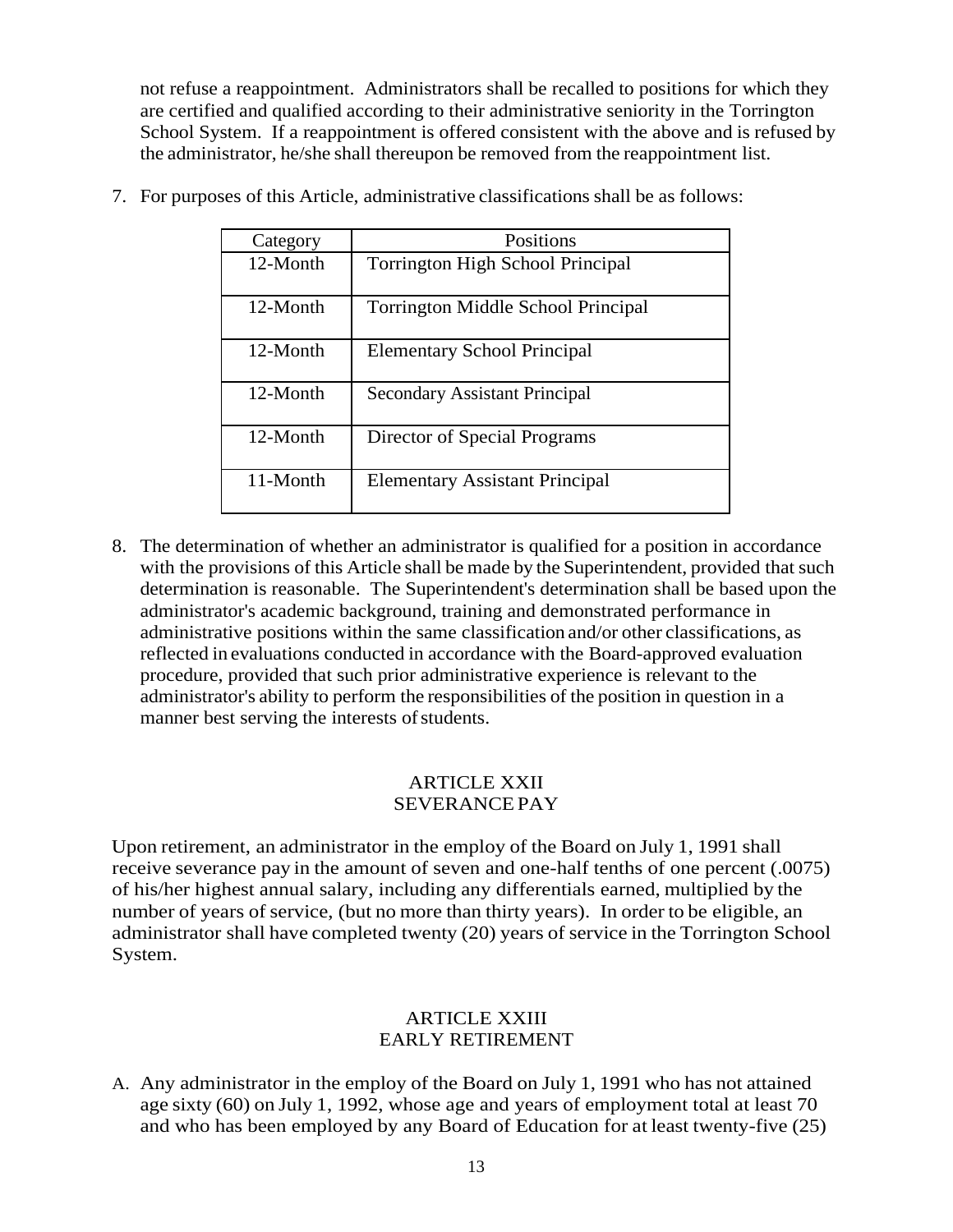years and by the Torrington Board of Education for at least fifteen (15) years may elect to retire early under the following conditions.

- 1. On or before March  $1<sup>st</sup>$  of the school year preceding the school year of retirement, the administrator must notify the Board of his/her intention to retire pursuant to this article.
- 2. Early retirement for twelve month administrators may commence only in July of any year. Early retirement for all other administrators may commence only in September of any year.
- 3. Early retirement benefits must be approved by the Board.
- B. Each administrator electing early retirement shall be compensated at the annual rate of 10% of the highest annual salary earned by him/her while employed by the Board, from the date of commencement of retirement until the expiration of 10 years. Payment by the Board shall be made during the first 15 calendar days after July 1<sup>st</sup> each year of retirement for twelve month administrators and during the first 15 calendar days after September 1<sup>st</sup> of each year of retirement for all other administrators.
- C. In addition to the benefits mentioned in paragraph B, any administrator who has received approval for early retirement benefits shall be entitled to the health benefits mentioned in Article XX, Health Benefits, for as long as he/she is entitled to early retirement benefits with the following limitation on life insurance - not to exceed maximum coverage of \$10,000 to age 65.
- D. In the event an administrator dies prior to receiving all early retirement payments, the last amount times the number of remaining years shall be paid in one lump sum to the administrator's estate or designated beneficiary.
- E. The Association will defend and save the Board of Education harmless from any claim, demand, suit or judgment arising from the performance of the Board's obligation under this article. The Association is free to hire counsel of its choice.

## ARTICLE XXIV WORK YEAR/VACATIONS

A. 12-Month administrators shall work two hundred twenty-six (226) days. 11-Month administrators shall work a school year of 186 plus twenty (20) days. 10-Month administrators shall work a school year of one hundred eighty-six (186) days. For the purpose of this Agreement, the phrase "work year" shall mean the period commencing on July 1st of a given calendar year and continuing through the succeeding June  $30<sup>th</sup> 12$ -Month administrators shall be entitled to take as vacation days the winter recess and the spring recess, as well as additional days within their work year which exceed their prescribed number of working days (226) upon appropriate notice to the Superintendent and subject to the provisions below.

12-Month Administrators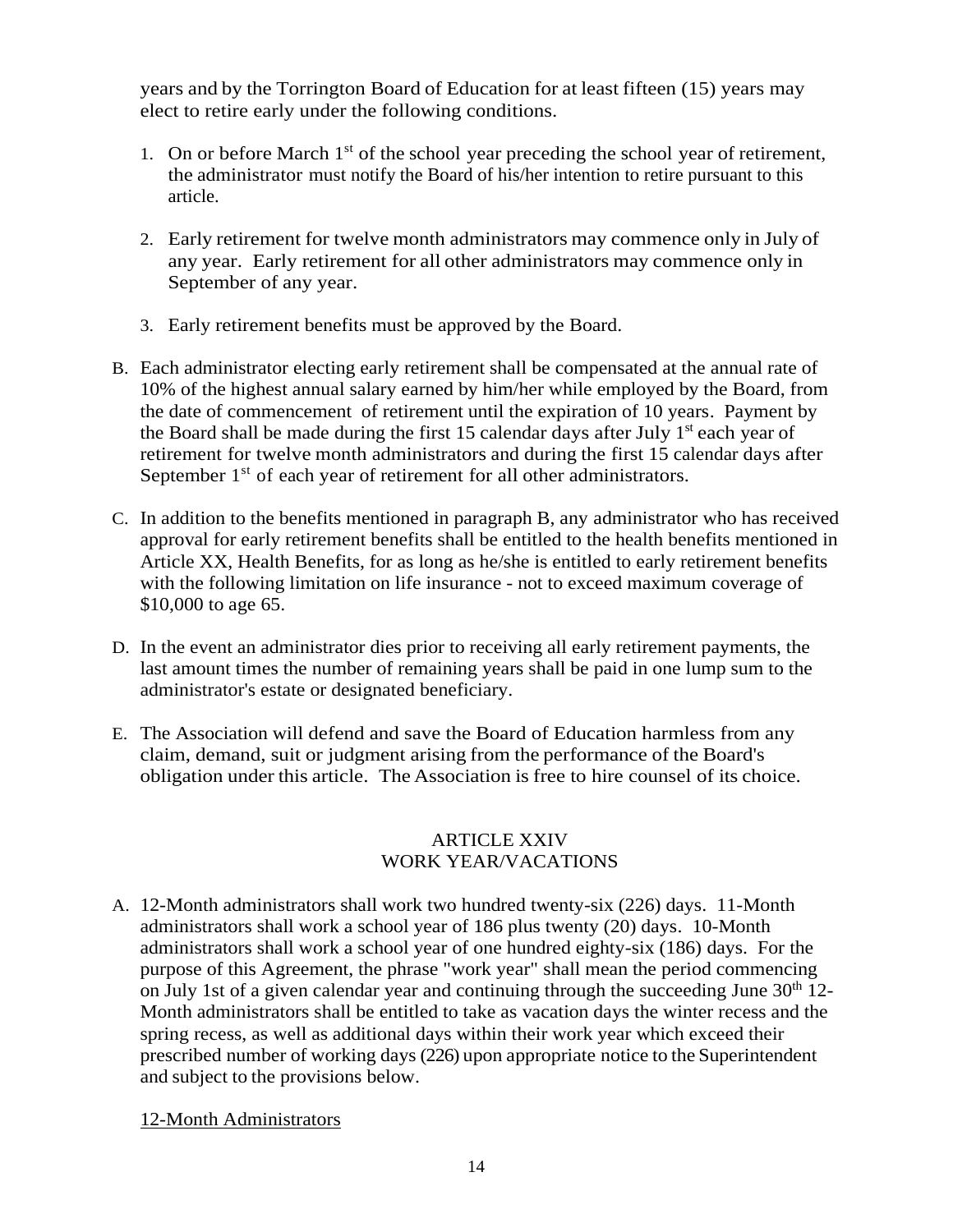261 contract days

- 226 work days (includes all non-schools days i.e. winter recess & spring recess)
- 13 holidays
- 22 vacation days

## 11-Month Administrators

206 contract days

- 186 work days (same as teacher work year)
- 20 additional work days as agreed upon by supervisor and Superintendent (may include winter recess, spring recess  $\&$  summer months upon mutual agreement)

#### 10-Month Administrators

186 contract days

- 186 work days (same as teacher work year)
- B. Each administrator shall submit a work year calendar to the Superintendent for approval on or before June 30 for the following 12-month work year. Such approved calendar may be modified jointly by the administrator and Superintendent at any time.
- C. 12-Month administrators will have the option of carrying over up to five (5) days in a subsequent year. Upon voluntary retirement of a 12-Month administrator, provided the Board is notified on or before March 1<sup>st</sup> of the school year preceding the school year of retirement, the 12-Month administrator may request a payout of his/her remaining vacation days.
- D. On days when school is not in session due to inclement weather or a declared emergency, 12-Month administrators may, at their discretion, choose to work from home as a work day, subject to the approval of the Superintendent..
- E. For 12-Month administrators, the following holidays are the current school holidays which are meant to coincide with the student schedule. It is understood that these are subject to change if the school calendar for students changes. July 4th, Labor Day, Columbus Day, Veterans Day, Thanksgiving Day, Friday after Thanksgiving Day, Christmas Eve Day (if a school holiday, otherwise the day after Christmas), Christmas Day, New Year's Day, Martin Luther King Day, Presidents Day,

Good Friday, Memorial Day.

- F. Administratorsshall not be required to work on days when schools are closed for holidays.
- G. 12-Month administratorsshall be eligible to schedule vacation days at any time while school is in session, with the express written approval of the Superintendent or his/her designee.
- H. Any additional work days requested by the Superintendent shall be paid at the per diem rate.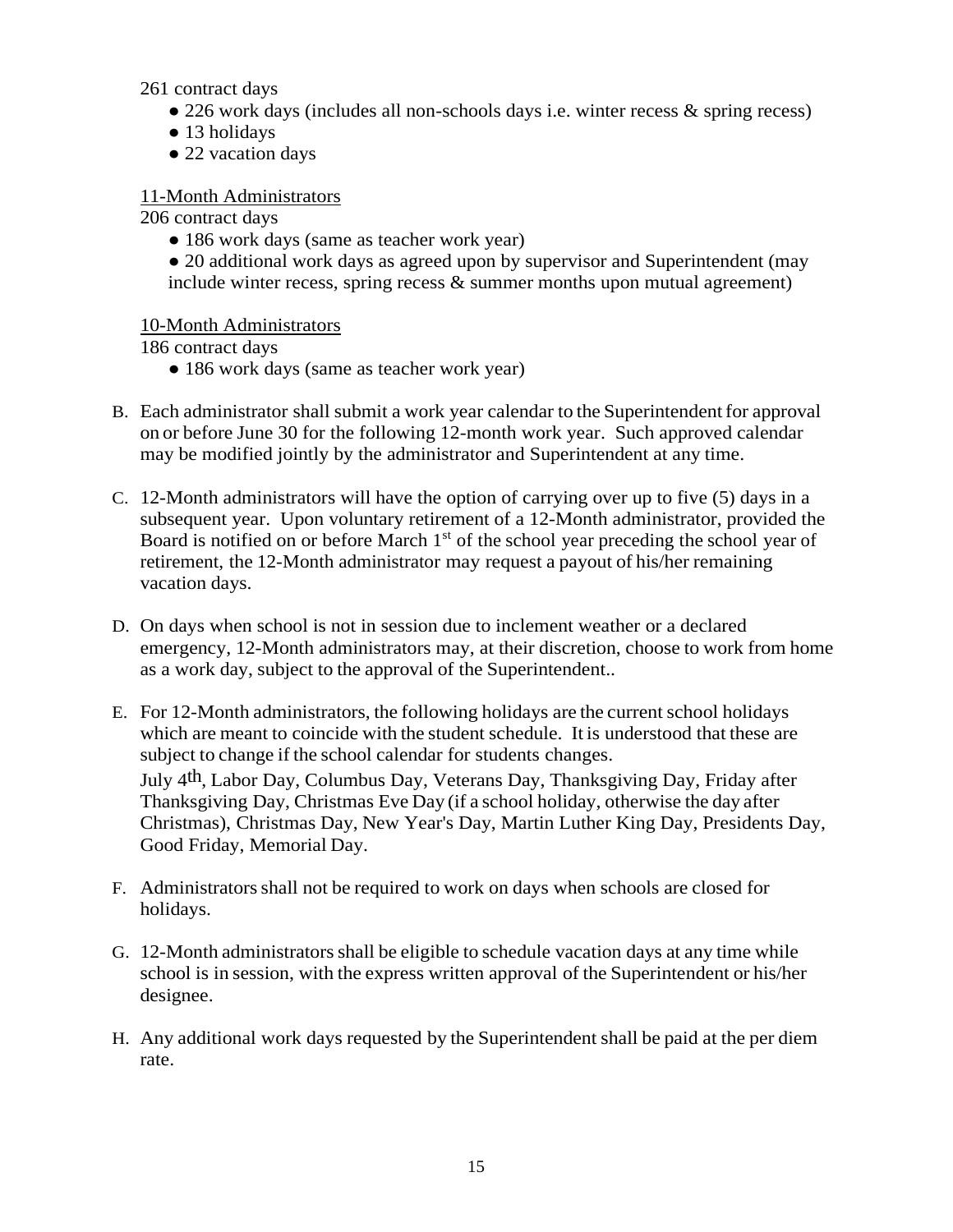#### **ARTICLE XXV** PROFESSIONAL DEVELOPMENT

Administrators may be allowed to attend conferences and/or be presenters at conferences. Request for conference attendance and/or presentations at conferences must receive prior approval from the superintendent.

#### **ARTICLE XXVI DISCIPLINE FOR JUST CAUSE**

No administrator shall be disciplined, reprimanded, reduced in rank or compensation, suspended, dismissed as an administrator without reasonable and just cause.

#### **SIGNATURE PAGE**

IN WITNESS WHEREOF, the undersigned have executed this Agreement on the dates hereinafter set forth.

For the TORRINGTON BOARD OF EDUCATION

BY: Fiona Cappabianca, Board Chair

Date:  $\sqrt{\left(1\right)\right.9}$ 

For the TORRINGTON PUBLIC SCHOOL ADMINISTRATORS ASSOCIATION

BY: Mary An.C. Buchanan, Ed.D.<br>Maryann Buchanan, TPSAA President

Date:  $1/u/vq$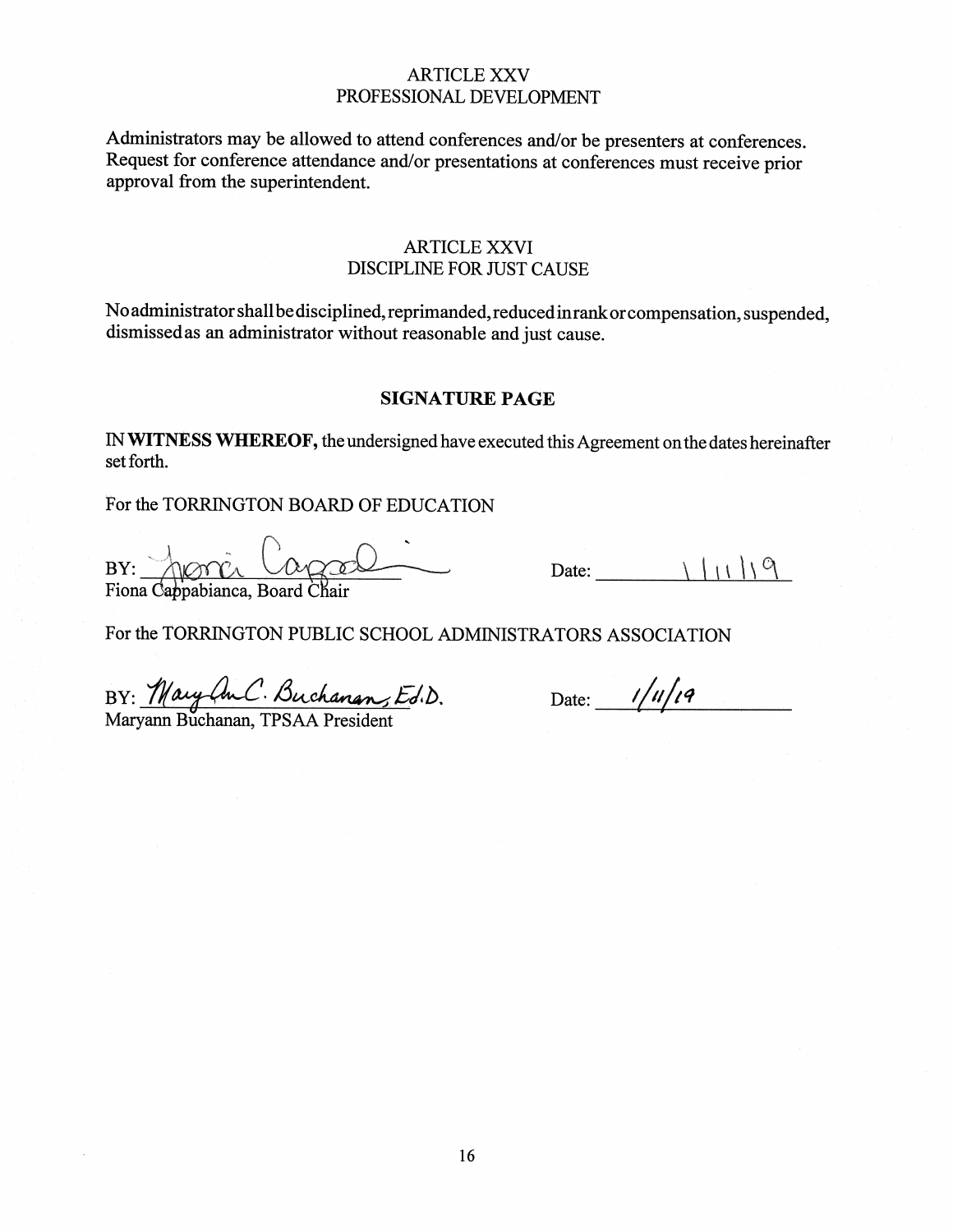## **APPENDIX A**

## **ADMINISTRATIVE SALARIES 2019-22**

| Category | <b>Positions</b>                        | 2019-20   | 2020-21   | 2021-22   |
|----------|-----------------------------------------|-----------|-----------|-----------|
| 12-Month | <b>Torrington High School Principal</b> | \$153,232 | \$156,297 | \$159,423 |
| 12-Month | Torrington Middle School Principal      | \$145,935 | \$148,854 | \$151,831 |
| 12-Month | <b>Elementary School Principal</b>      | \$138,987 | \$141,767 | \$144,602 |
| 12-Month | <b>Secondary Assistant Principal</b>    | \$132,741 | \$135,396 | \$138,104 |
| 11 Month | <b>Secondary Assistant Principal</b>    | \$118,948 | \$121,327 | \$123,754 |
| 11 Month | <b>Elementary Assistant Principal</b>   | \$118,948 | \$121,327 | \$123,754 |
| 11 Month | Director of Special Programs            | \$123,386 | \$125,854 | \$128,371 |
| 10-Month | <b>Administrative Dean</b>              | \$107,391 | \$109,539 | \$111,730 |